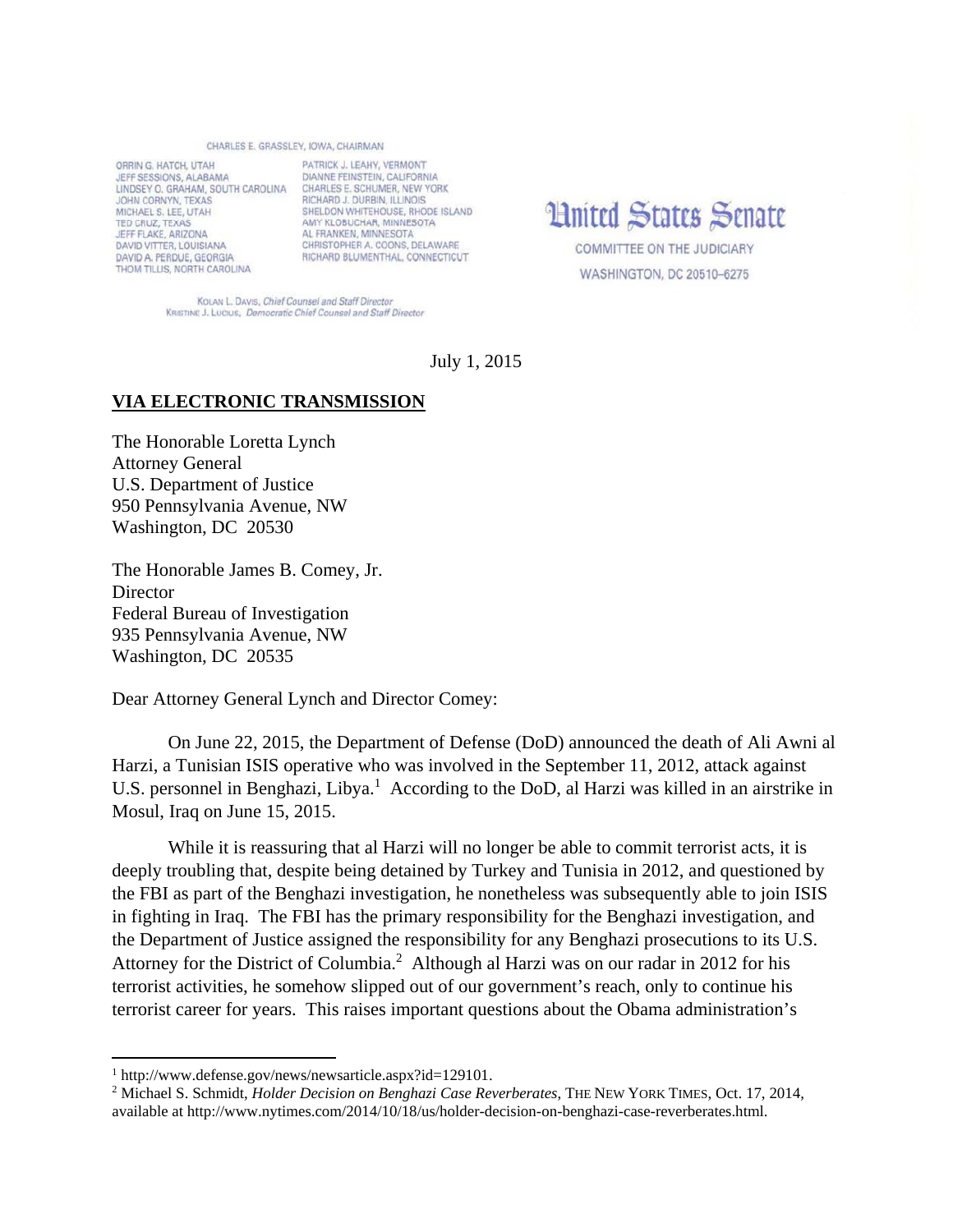policies and procedures related to the apprehension, interrogation, and detention of terrorists and the roles of the Justice Department and the FBI.

According to the UN's official designation of him as a terrorist, al Harzi "[p]lanned and perpetrated the attack against the Consulate of the United States in Benghazi, Libya on 11 Sep. 2012."<sup>3</sup> Indeed, it has been reported that video taken on the night of the attack placed him at the consulate<sup>4</sup> and that he posted a social media update about the attack shortly after it began.<sup>5</sup> In October of 2012, al Harzi was arrested in Turkey and extradited to Tunisia on charges of membership in a terrorist organization.<sup>6</sup> In response to reports that the Tunisian government was refusing to allow U.S. investigators access to al Harzi, Senators Graham and Chambliss pressed the Tunisians for such access, and Senator Chambliss met with the FBI to emphasize the need for direct access to him.<sup>7</sup> In December of 2012, FBI agents interviewed al Harzi in Tunisia.<sup>8</sup> In response, members of al Harzi's al Qaeda-linked group reportedly released pictures of the interviewing FBI agents to jihadist websites.<sup>9</sup> Regardless, in January of 2013, a Tunisian judge, over the objections of Tunisia's attorney general's office,<sup>10</sup> released al Harzi from custody.<sup>11</sup> In response to media inquiries about the release, both the State Department and the Department of Defense refused to answer questions, asserting that the FBI was the lead agency handling the al Harzi situation, and directing all media inquiries about al Harzi to the FBI.

At the time, members of Congress also expressed their concerns about al Harzi's release. In a hearing on the Benghazi attacks held by the Senate Foreign Relations Committee in January of 2013, then-Secretary Clinton responded to these concerns, stating:

Upon [al Harzi's] release, I called the Tunisian prime minister. A few days later Director Mueller met with the Tunisian prime minister. We have been assured that he is under the monitoring of the court. He was released, because at the time – and Director Mueller and I spoke about this at some length – there was not an ability for evidence to be presented yet that was capable of being presented in open court. But the Tunisians have assured us that they are keeping an eye on him. I have no reason to believe he is not still in Tunis, but we are checking that all the time.

 <sup>3</sup> http://www.un.org/press/en/2015/sc11856.doc.htm.<br><sup>4</sup> Luis Martinez, *Key Suspect in Benghazi Attack Kille* 

Luis Martinez, *Key Suspect in Benghazi Attack Killed in US Airstrike in Iraq*, ABC NEWS, June 22, 2015, available at http://abcnews.go.com/Politics/key-suspect-benghazi-attack-killed-us-airstrike-iraq/story?id=31953157. 5

Eli Lake, *Benghazi Suspect Held in Tunisia*, THE DAILY BEAST, Oct. 23, 2012, available at

http://www.thedailybeast.com/articles/2012/10/23/benghazi-suspect-held-in-tunisia.html. 6

Bouazza Ben Bouazza, *FBI Questions Benghazi Consulate Attack Suspect*, ASSOCIATED PRESS, Dec. 22, 2012,

available at http://news.yahoo.com/fbi-benghazi-consulate-attack-suspect-154510084.html.<br><sup>7</sup> *Senators: US Gets Access to Libya Attack Suspect*, ASSOCIATED PRESS, Nov. 2, 2012.<br><sup>8</sup> *Id*.

Thomas Joscelyn, *Ansar al Sharia Tunisia Releases Pictures of FBI Agents*, THE LONG WAR JOURNAL, Dec. 23, 2012, available at http://www.longwarjournal.org/archives/2012/12/ansar\_al\_sharia\_tuni\_1.php.

<sup>&</sup>lt;sup>10</sup> Bouazza Ben Bouazza, *Tunisian Prosecutors Opposed Freeing Libya Suspect*, Associated Press, Jan. 10, 2013, available at http://news.yahoo.com/tunisian-prosecutors-opposed-freeing-libya-suspect-170306370.html.

<sup>&</sup>lt;sup>11</sup> Thomas Joscelyn, *Why is Ali Harzi Still at Large?*, THE WEEKLY STANDARD, Oct. 21, 2013, available at http://www.weeklystandard.com/articles/why-ali-harzi-still-large\_762276.html.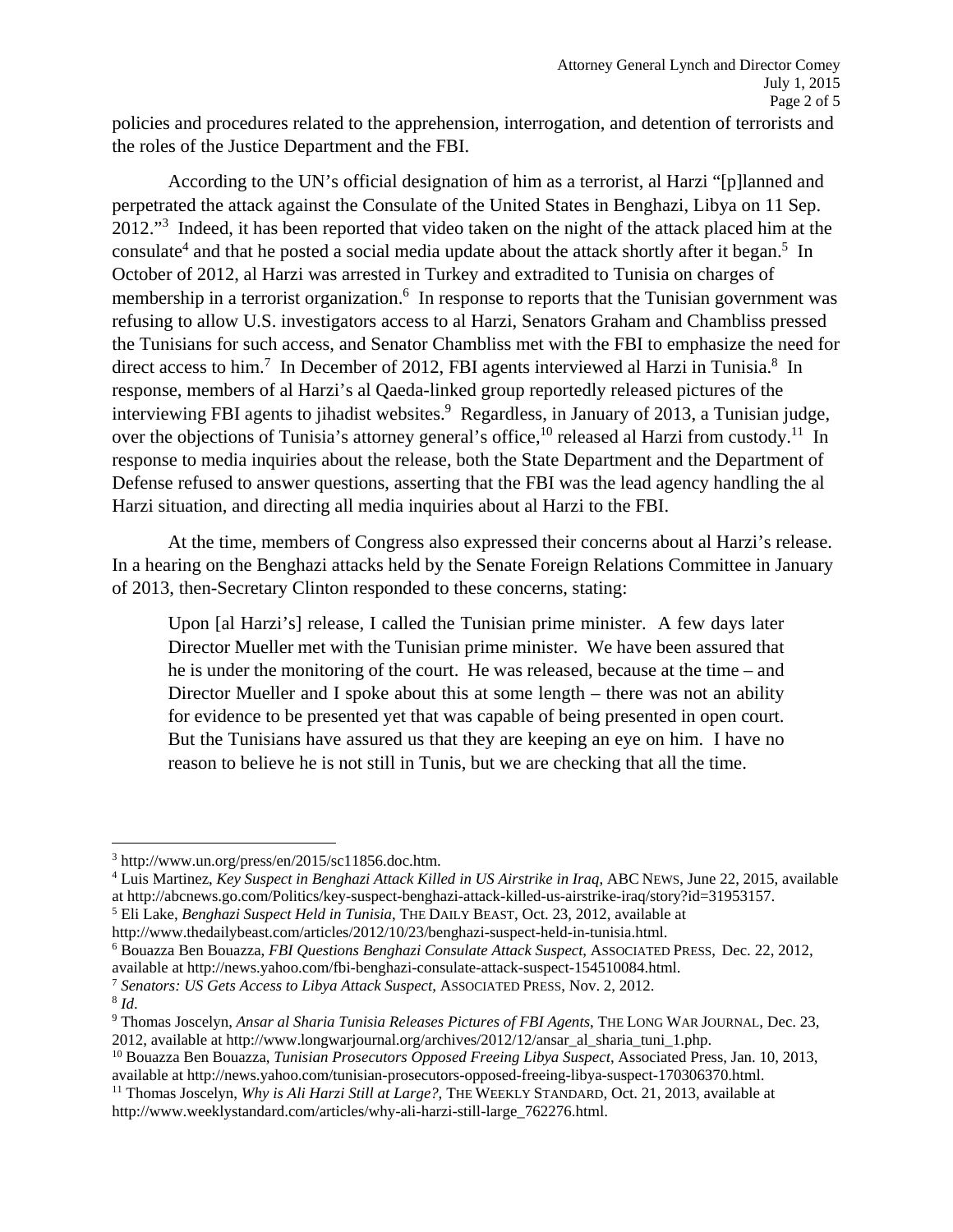Secretary Clinton similarly stated to the House Committee on Foreign Affairs that the Tunisians had made "a very clear commitment [...] to us that they will be monitoring the whereabouts of Harzi and we're going to hold them to that and watch carefully."

Clearly that was not the case. As noted in press reports, al Harzi was subsequently responsible for planning hundreds of suicide attacks around the world, was one of the first foreign fighters to join ISIS, and was responsible for recruiting foreign fighters and sending them to the fight in Syria.12 According to the New York Times, "[h]e recruited fighters from Europe and North Africa, helped them travel to Iraq and Syria, procured weapons and other matériel, and organized attacks. […H]is links with ISIL recruitment and financial networks in such locations as Europe, Africa and the Persian Gulf helped ISIL expand from a local group to a more globalized organization."13

 In order to evaluate the Obama administration's handling of al Harzi and its overall approach to the apprehension, interrogation, and detention of terrorists, please answer the following questions and provide the requested materials by July 22, 2015:

- 1. Please provide all records relating to the terrorist designation of al Harzi by the United States government in April 2015.
- 2. Please provide all records relating to al Harzi's arrest and detention in Turkey in October 2012.
- 3. What role, if any, did the United States government play in al Harzi's arrest?
- 4. Did the United States government seek to interview al Harzi in Turkey? If not, why not?
- 5. Did the United States government seek to extradite al Harzi from Turkey? If so, please provide all records relating to the request and the response. If not, why not?
- 6. Please provide all records relating to the United States government's request to interview al Harzi in Tunisia.
- 7. Please provide all records relating to the FBI's 2012 interview with al Harzi, including any transcripts or FD-302s.
- 8. Was al Harzi ever interrogated by the High-Value Interrogation Group? If so, please provide copies of all related records. If not, why not?

<sup>12</sup> *US Says IS Suspect in Benghazi Attack Killed in Airstrike, ASSOCIATED PRESS, June 22, 2015, available at* http://bigstory.ap.org/article/354649d910734b40af3f4aca5f2d0a9c/us-says-suspect-benghazi-attack-killed-airstrike.<br><sup>13</sup> Helene Cooper and Eric Schmitt, U.S. Says Drone Killed an ISIS Operative, THE NEW YORK TIMES, June 23, 2015, available at http://www.nytimes.com/2015/06/23/world/middleeast/us-says-drone-killed-an-isisoperative.html?\_r=0.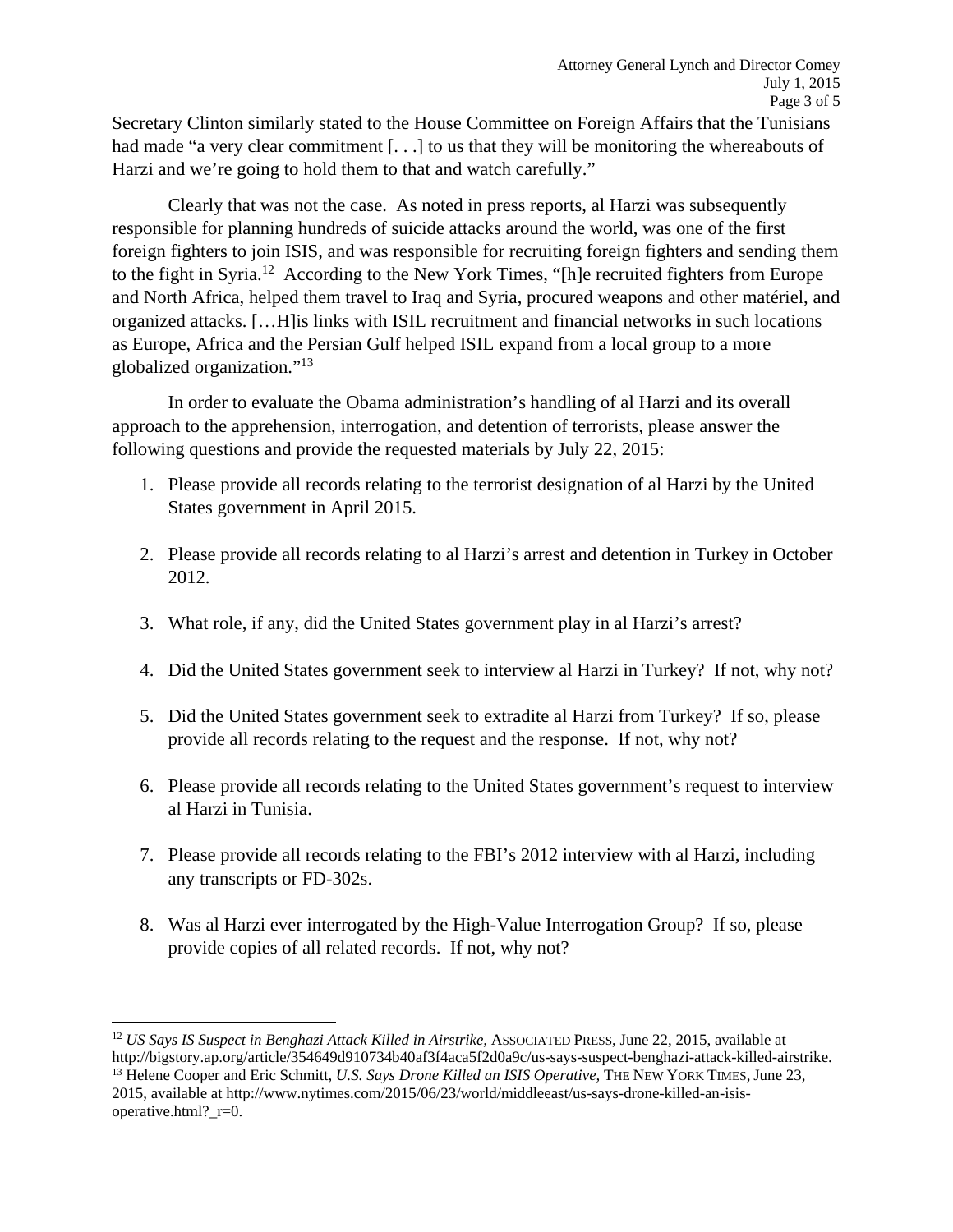- 9. Please provide all records relating to communications about al Harzi's detention and criminal trial in Tunisia.
- 10. Did the United States government provide any assistance to the Tunisian government in connection with al Harzi's criminal trial in Tunisia? If not, why not?
- 11. Did the government request al Harzi's extradition from Tunisia? If so, please provide all records relating to the request and the response. If not, why not?
- 12. Please provide all records relating to then-Director Mueller's meeting with the Tunisian prime minister.
- 13. Please provide all records relating to the communications between then-Director Mueller and then-Secretary Clinton about al Harzi, including documents relating to discussions about the problems with presenting the evidence against al Harzi in open court, which then-Secretary Clinton acknowledged in her statement to the Senate Foreign Relations Committee.
- 14. Was a request made to use classified information as evidence in a criminal case against al Harzi? If so, was such a request granted? Please provide copies of all such evidence, all documents relating to requests to use the evidence in a criminal case, and all documents relating to discussion and decisions on the issue. If not, why not?
- 15. Did anyone from the US Attorney's Office, the FBI, or any other component of the Justice Department seek authorization to prosecute al Harzi? If not, why not? If so, please provide all records related to that request.
- 16. Did anyone from the U.S. Attorney's Office, the FBI, or any other component of the Justice Department prepare a prosecution memorandum related to al Harzi? If so, please provide a copy of that memorandum and all records relating to any decision on the issue. If not, why not?
- 17. Was al Harzi considered for law-of-war detention pursuant to the Authorization for Use of Military Force at any time, rather than an Article III prosecution? If so, please provide all records relating to such consideration. If not, why not?
- 18. Was anyone in the Department involved in or otherwise aware of any consideration of the use of a military operation to take custody of al Harzi at any time, similar to what was reportedly later undertaken to take custody of his fellow Benghazi attacker, Abu Khattala? If so, please provide all documents relating to such consideration.